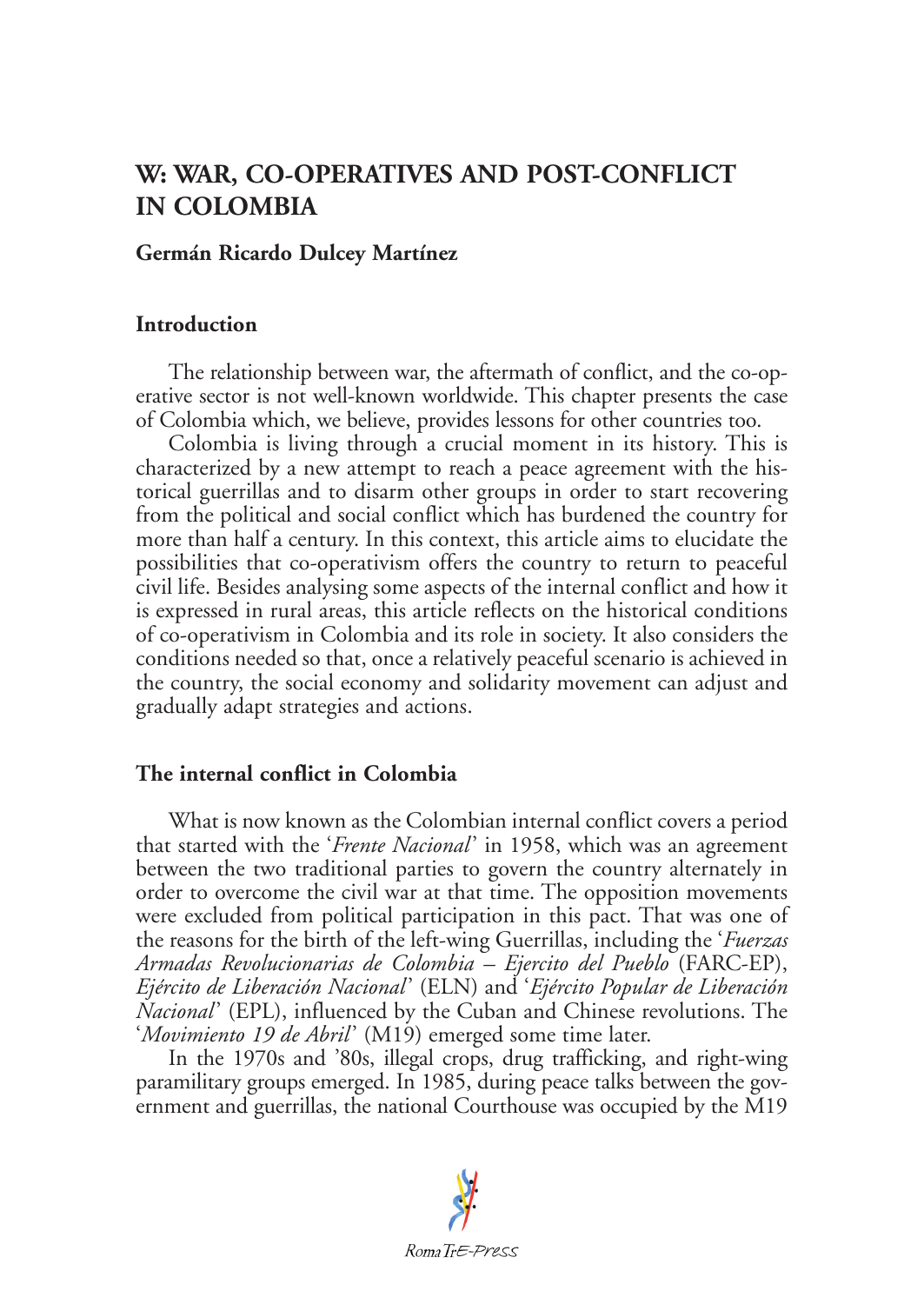guerrilla group and retaken violently by the military forces. The conflict reached new dimensions, leading to high levels of destruction, which ended in the massacre of more than 3000 members of the '*Unión Patriótica'*, the murder of three left-wing and opposition presidential candidates, and the death of thousands of civilians and soldiers through narco-terrorist actions. As a result of an agreement between the Conservative and Liberal parties, and the left-wing Guerrillas *M19* and EPL (who had already been given an amnesty and joined the civil society), the constitution of 1991 was issued.

Meanwhile, the fight between guerrillas and drug traffickers reached a peak, directly affecting civilians. This confrontation, with the participation of public forces, was one of the reasons for the massive internal forced migration which to this day has involved 7 million people. Conflict radicalization, a lack of political will to implement democratic reforms, and US interventionism led to the drastic failure of the new peace negotiation in 2002. From this year, the country was governed by president Alvaro Uribe, who maintained a close relationship with the US president George W. Bush. His basic premise was to deny that there was any civil war and his strategy was to fight against terrorism, paying little attention to human rights.

In 2010, Juan Manuel Santos came to the presidency. Committed to achieving peace, he passed a law to compensate the victims and reconstructed relationships with neighbouring countries. Currently, peace negotiations are proceeding amidst all the difficulties of a long conflict and with strong opposition from the '*Centro Democrático*' party, yet with the support of important sectors which will be expected to open new modes of reconciliation and transformation for the country<sup>[1](#page-1-0)</sup>.

#### <span id="page-1-1"></span>**Co-operativism and association in Colombia**

Co-operativism was introduced in Colombia in 1930 in a context of the capitalistic modernization of the country, based on the Western

<span id="page-1-0"></span><sup>&</sup>lt;sup>[1](#page-1-1)</sup> There are two official documents on the history of this conflict. The first document is the report '*Informe General de Memoria y Conflicto*: *¡Basta Ya! Memorias de guerra y dignidad'*, requested by the Government of Álvaro Uribe and presented by president Santos in July 2013. This report describes the national tragedy that occurred between 1958 and 2012 and mentions a total of 220.000 victims, among which 80% where civilians. If we add to this number the victims of the '*La Violencia*' period from 1948, the total number of victims of the conflict rises to 500.000. The second document is the report '*Informe de la Comisión Histórica del Conflicto y sus Víctimas: Contribución al entendimiento del conflicto armado en Colombia'*, presented during the La Habana peace conference in February 2015 and edited by ten specialists.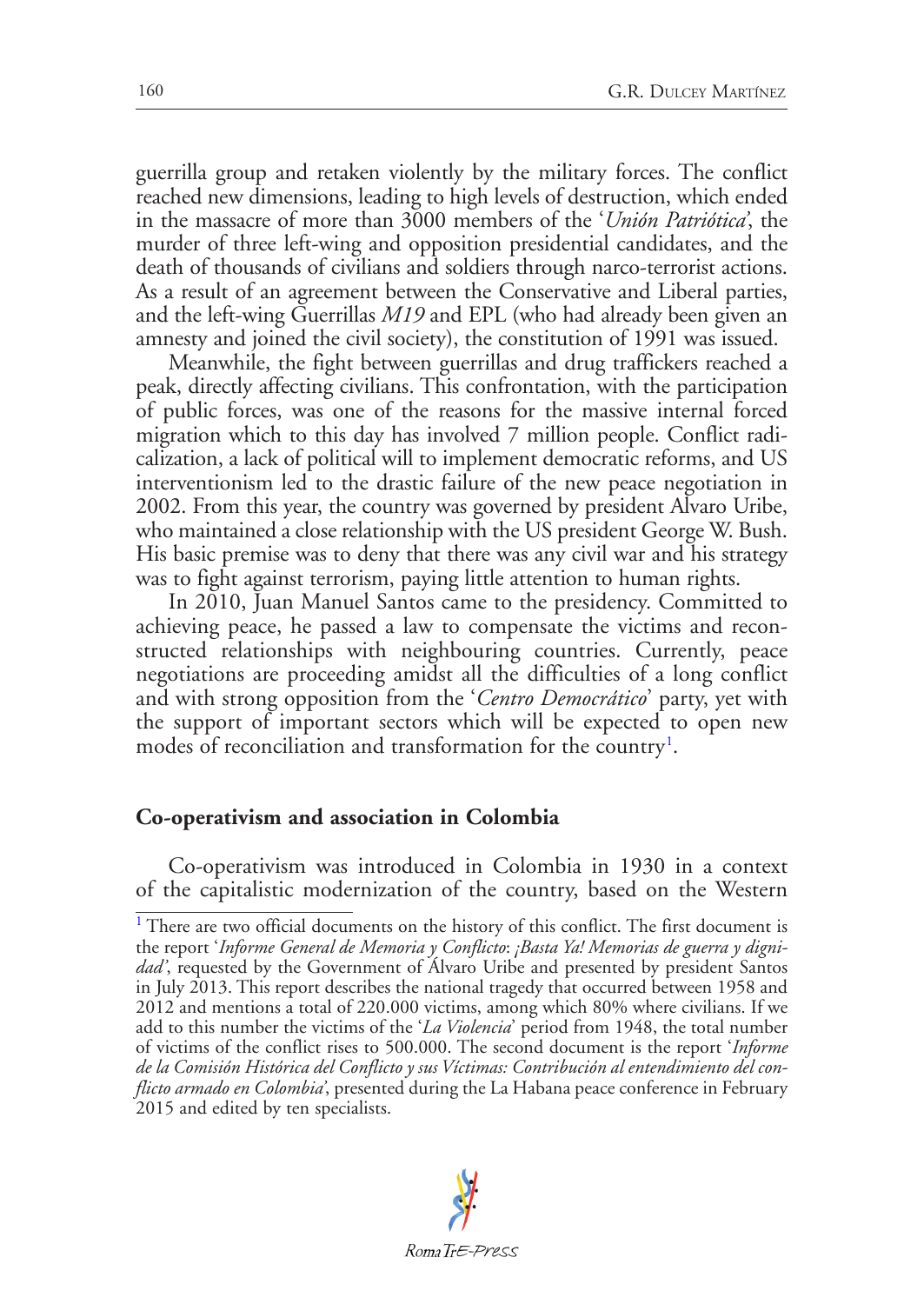model of credit, consumption, and saving-co-operatives. In its first phase, the co-operatives were mainly urban, but later they were also introduced in the agriculture sector as a mechanism used by the big land owners to obtain public resources. For half a century, governments promoted the creation of co-operatives, syndicates, peasant associations, and Community Action Boards, with the purpose of justifying the system, but excluding the marginalized sectors of real representation outside the official parties (García, 1976a).

Meanwhile, in Latin America, there was a clear confrontation between the two main approaches: the first one was an eminently pragmatic view in which co-operativism was limited to being a complementary element of private economy, serving to attenuate the social conflict or as an instrument of modernization of the capitalistic system. The second approach conceived co-operativism as an essential part of a strategy for the economic, political, and social development of backward countries (García, 1976b: 9).

The sociologist Orlando Fals Borda expresses his doubts about the top-down association model in a context of deep disputes associated with the Cold War and extreme land-distribution inequality. In his view, co-operatives served sometimes 'to spread modern technologies, get better social and financial services, as well as to improve rural production and the quality of life. But when they lacked the means needed to exert greater influence on collective action, the co-operatives turned into mechanisms for the adjustment of social orders, which demanded a more radical change (Fals Borda, 1971: 109, quoted in Sánchez, 2015: 82).

On the other hand, it is important to point out that, although the internal conflict faced by Colombia for over half a century is a national issue, it has occurred predominantly in certain regions. Fernán González attempts to explain the historical concentration of violence looking back at the years of the Spanish colonial domination. Since then, in certain regions, participation and internal social cohesion were stronger, contrary to the rural Andean highlands. In the 20th century, this population was to be the social base of more modern forms of social relations, which were reflected in party affiliation, either to the traditional parties or their opponents, such as the socialists and communists, or to the new movements and the guerrillas in the second half of the century (Gonzáles, 1994).

Recently, there have been valuable contributions to the subject. Juan Fernando Álvarez introduces a territorial perspective to the analysis, pointing out how despite market inefficiencies and the lack of institutional incentives, solidarity organizations have contributed historically to the organization or legalization of production and extraction activities, and have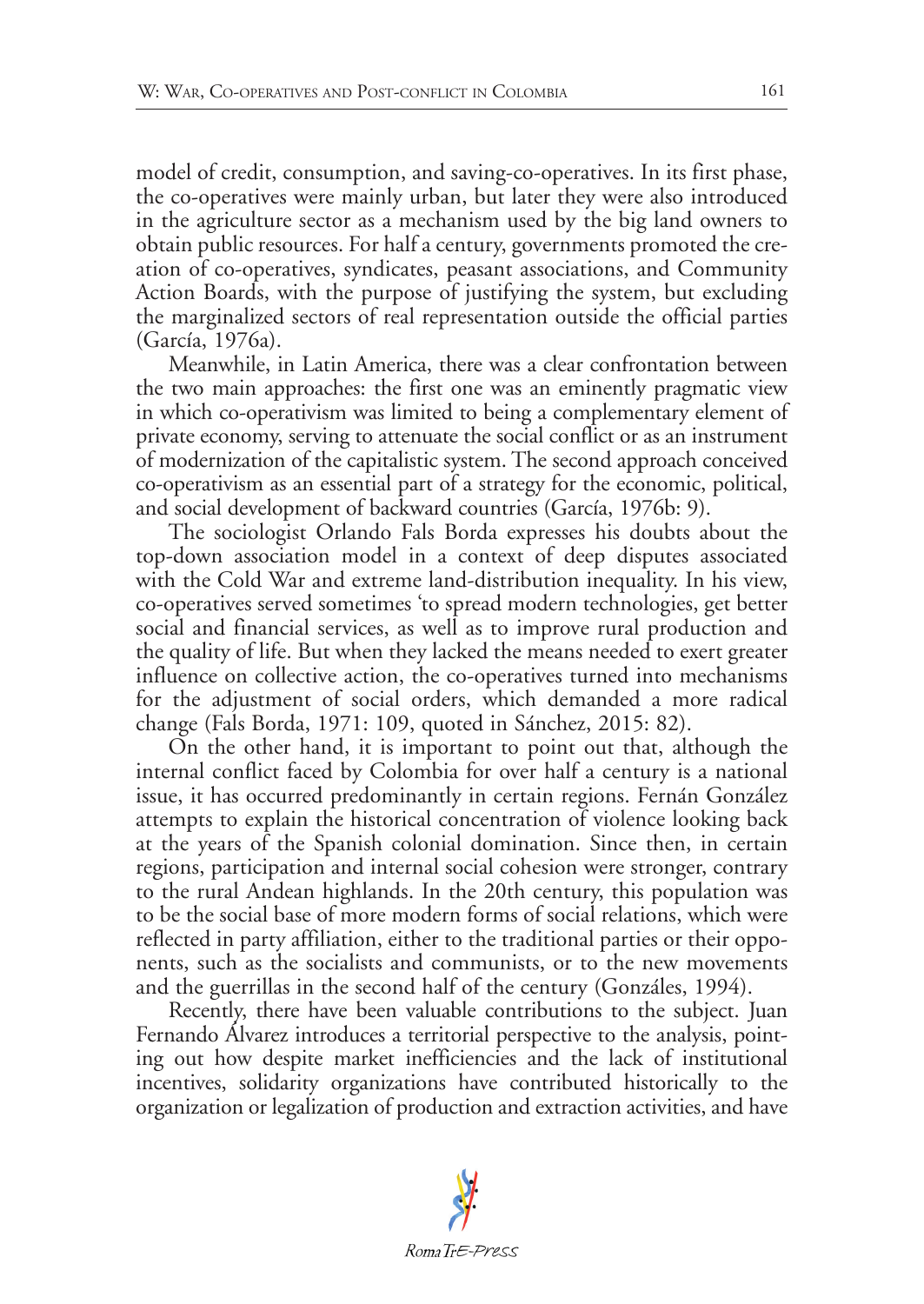combined a 'demand for goods and services which boost the local markets, thereby generating a major retention of resources in the territories' (2015b: 299). 'Combined' required a 'with' following it.

On the other hand, César Sánchez (2015) offers a reflection focused on explaining the evolution of economic and political institutions in Colombia during the 20th century, such as the Solidarity Economy, and on elucidating why and how co-operativism has survived and flourished for 80 years in a country facing on-going conflict and radical change. He points out the role therein of three social institutions: land ownership, two traditional political parties, and processes of economic openness.

When analysing the quantitative evolution of co-operativism in Colombia, we can identify two stages: the first between 1930 and 1989, with a more or less regular growth, and the second, from 1989 until the present. In the first one, two phenomena stand out: on the one hand, the fall in the 1950s when the country was struggling during the civil war between the liberal and the conservative parties and, on the other hand, the rapid increase between 1960 and 1965, related to the '*Alianza para el Progreso*' Program implemented by the US in this country. In the second cycle, a first wave takes form which follows the growth and crisis of financial co-operativism, namely, the open co-operatives and the co-operative banks. A second wave shows the expansion and crisis of financial co-operatives, followed by the huge expansion and crisis of work co-operatives specialized in work intermediation ('outsourcing' of workforce to capitalist enterprises). This latest crisis was caused by the controls imposed by the government. It is easy to establish that the instability of the sector in this second stage is related to the model of economic openness, deregulation, and free market which has been imposed for the last 25 years in Colombia.

The relationship between civil war and false co-operatives is amply documented through the experience of the so-called '*cooperativas de vigilancia y seguridad privada'* (CONVIVIR) (Private security and surveillance co-operatives), authorized by a presidential ordinance in 1994. In 1997, the constitutional court applied a correction since these groups were not authorized to exert certain functions and only public forces were allowed to carry arms. In this year the Colombian Co-operatives Confederation also rejected the use of the term co-operative to 'legalize war instruments, such as the wrongly called Security Co-operatives Convivir' (El Tiempo, 1997). In addition, in 2007, the parliamentarian Gustavo Petro argued in his research that the CONVIVIR groups were the origins of paramilitarism in Colombia (*Revista Semana*, 2015).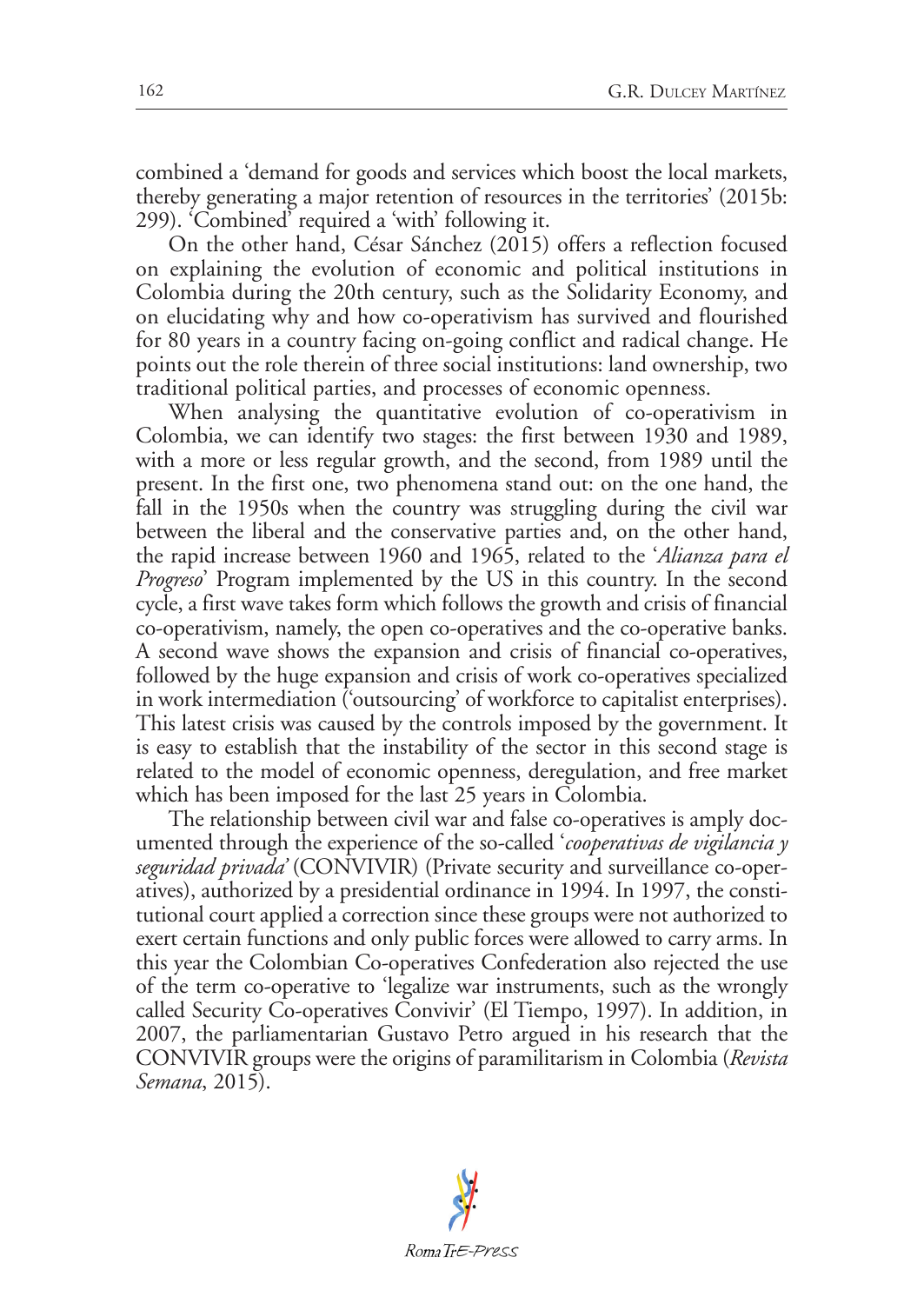### **Solidarity sector and the aftermath of war**

In a recent study of the economy, violence, and solidarity organizations, Diana Jeanneth del Pilar Rodríguez (2015) established the relationship between violence and absence of socio-economic development in some regions in Colombia and suggested strategies for solving poverty, environmental damage, and violence in some of these areas.



Fig. 1 – forced internal migrants (desplazados) in the areas of conflict and social economy organizations (organizationes solidarias). Source: Rodríguez, 2015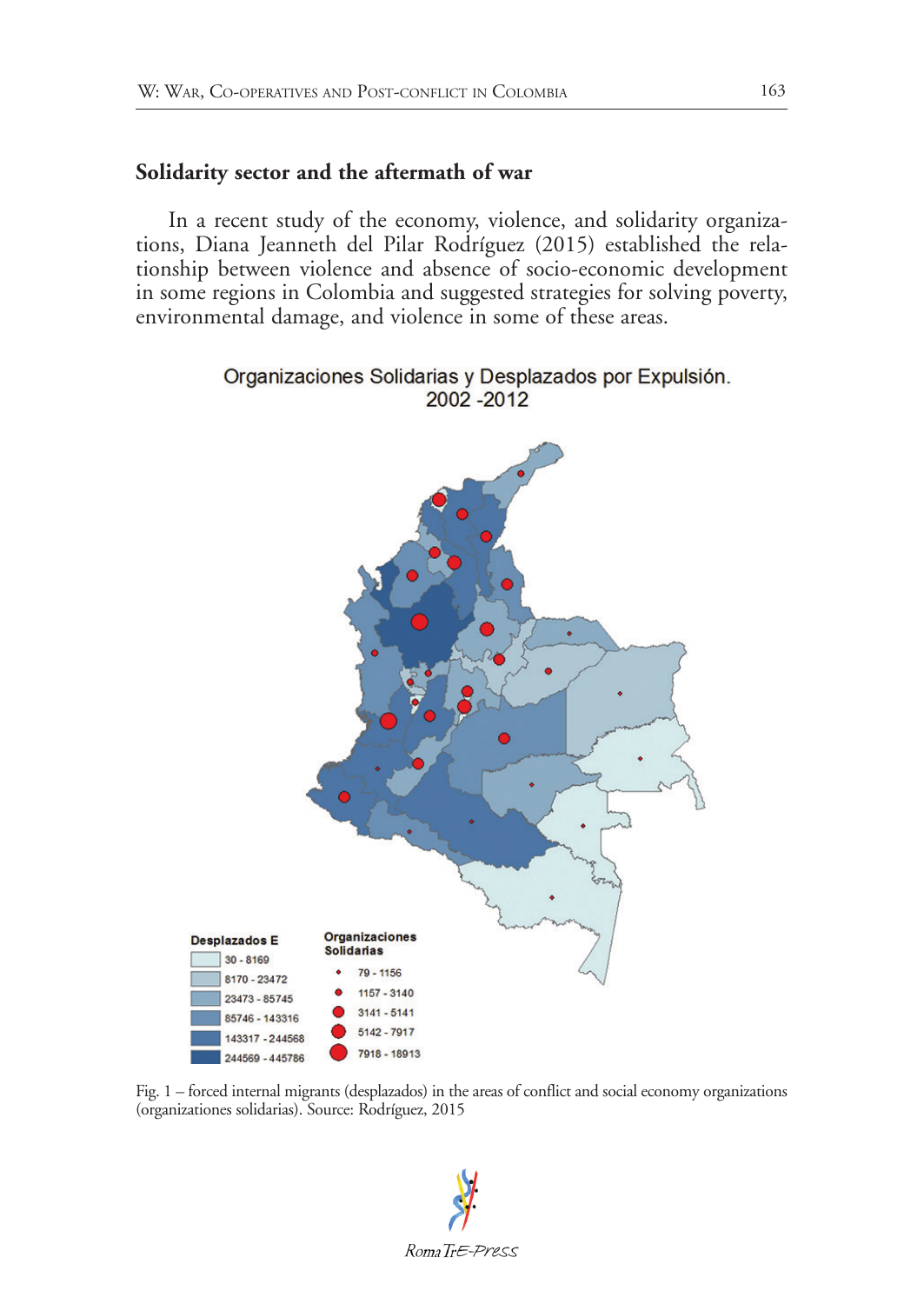With regard to the contribution of solidarity organizations to peace, the study (del Pilar Rodríguez, 2015) points out their strong potential since they already have the legal and social structures needed for a peaceful coexistence. However, this study does not observe any positive or negative correlation between association and violence since co-operativism is essentially an urban phenomenon, whereas violence is more common in the countryside.

What is clear is the existence of emblematic cases of co-operative experiences in the zones of greatest conflict. One of them is Coogranada, in south-eastern Antioquia, which was the scene of a terrible massacre in the 1990s and was identified by the directive of the Confederación de Cooperativas de Colombia CONFECOOP (Colombian Co-operatives Confederation) as a successful case in this territory where associativity 'acted as a barrier stopping the conflict from spreading […]' (Castillo, 2015). Another case is the '*Cooperativa La Granja'* in the region known as '*Magdalena Medio'*, which was created in 1974 with the support of the Diocese in a high-conflict zone and was declared a peace area in 1997, an experience which was well documented by Ricardo Dávila (2012). In addition to these experiences, there are other associations of co-operatives in conflict zones, such as the '*Utopia'* project in the Orinoquía region. This is a project of alternative solidarity development which involves young people affected by violence (Álvarez, 2015c). On an institutional level, the relevance of the partnership between the '*Oficina de Restitución de Tierras'* (Land Restitution Office) and the '*Departamento Administrativo Nacional de la Economía Solidaria'* (DANSOCIAL) (National Administrative Department of Solidarity Economy) is worthy of note.

On the other hand, there are organizations such as the '*Confederación Agrosolidaria de Colombia*' which are part of the *'Red Colombia Verde'* and the '*Movimiento Latinoamericano de Agroecología*', present in several regions in the country; and ongoing projects such as the 16 female-coffee-producer associations in Cauca, a region in the southern part of Colombia, an area of armed conflict, which is seeking integration within a solidarity scheme.

It is opportune to recall the reflection of Juan Fernando Álvarez on the potential contribution of the solidarity organizations to peace, according to whom it depends on the social context and the articulation of public and private efforts; therefore, even though solidarity organizations have favorable characteristics for promoting a peaceful coexistence, this 'requires the concatenation of certain conditions, in whose absence it can generate the opposite effect' (2015a: 35). Solidarity organizations are not,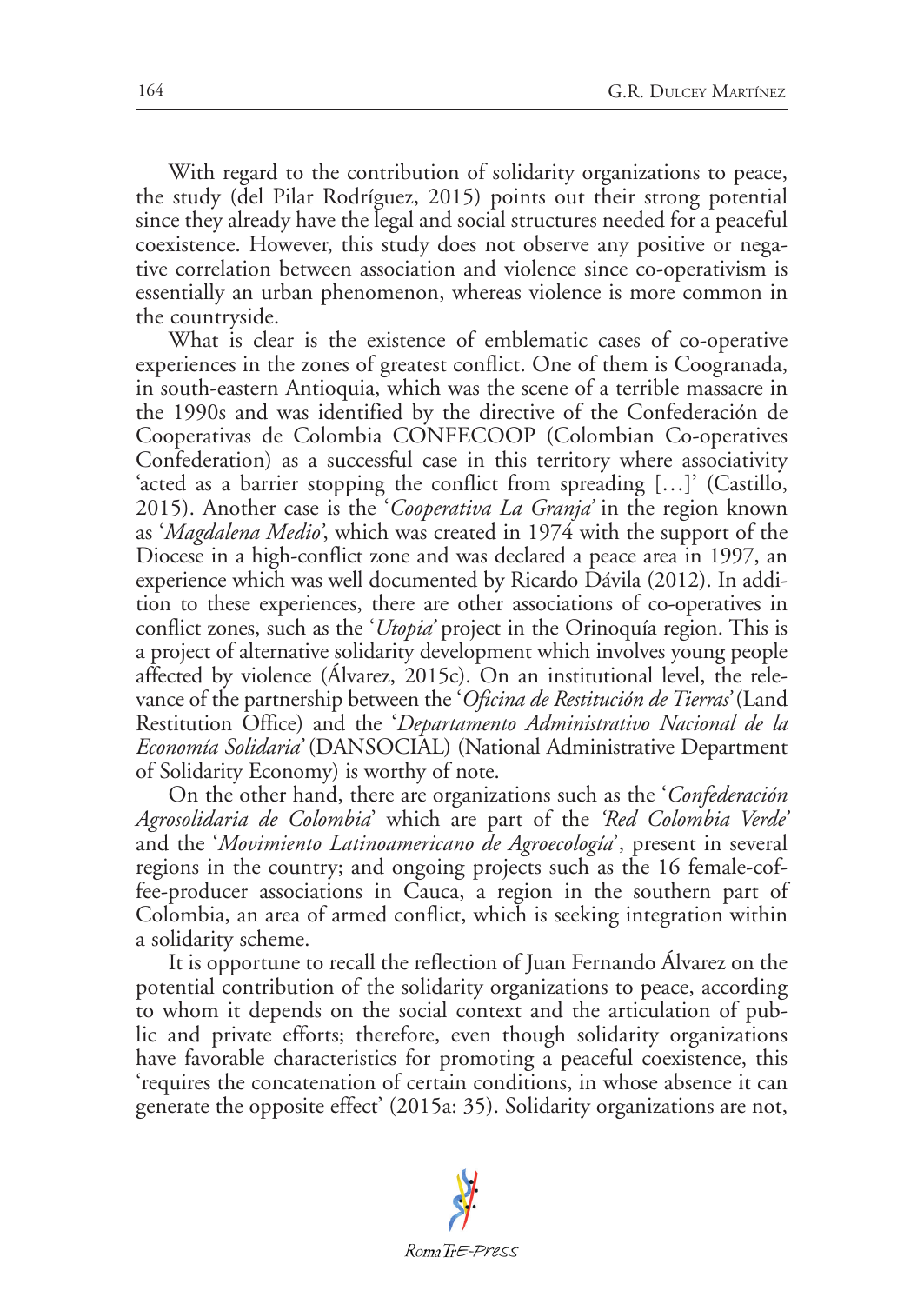then, the panacea 'for solving all problems in a region in which conflict, violence, and illegality are the cause and effect of an unfavourable historic, economic, social, civic, cultural, and political conditions to meet the ends of general interest'.

# **Conclusions**

The economic, social, and political transformations which may arise after a peace agreement with the guerrillas in Habana, Cuba, will have to focus on rural zones. Its results will depend on the development of a new institutionalism in line with new realities and public policies, one able to represent the demands of the population and promote its active participation. In this context, co-operativism and other associative forms will be able to play a critical role as long as the government grants them proper participatory powers and respects their autonomy, and the sector strengthens itself following the principles and organizational forms that are fundamental to co-operativism.

Given the loss of trust between individuals and between individuals and institutions as a result of the long conflict, the solidarity sector has two main tasks according to the Official Directive: first, the generation of public goods, such as participatory democracy and its implementation within the co-operative government; and second, a contribution to the construction of a social and economic inclusion model. Meanwhile, the solidarity sector claims:

Now the sector makes a request to the government that it should recognize its importance as an entrepreneurial model. The development of a new country in peace requires a solidarity economy and co-operative model, especially on the rural theme, because associative work functions as an engine of development and employment (CONFECOOP-Valle, 2015).

# **References**

- Álvarez J.F., (2015a)*, Identificación de factores sociales, económicos, políticos y culturales que son dinamizados desde las prácticas de la economía solidaria*, en Procuraduría General de la Nación (2015).
- Álvarez J.F., (2015b), *Contribuciones hacia una agenda para la convivencia pacífica en Colombia desde la lógica de las organizaciones solidarias*, en Procuraduría General de la Nación (2015).